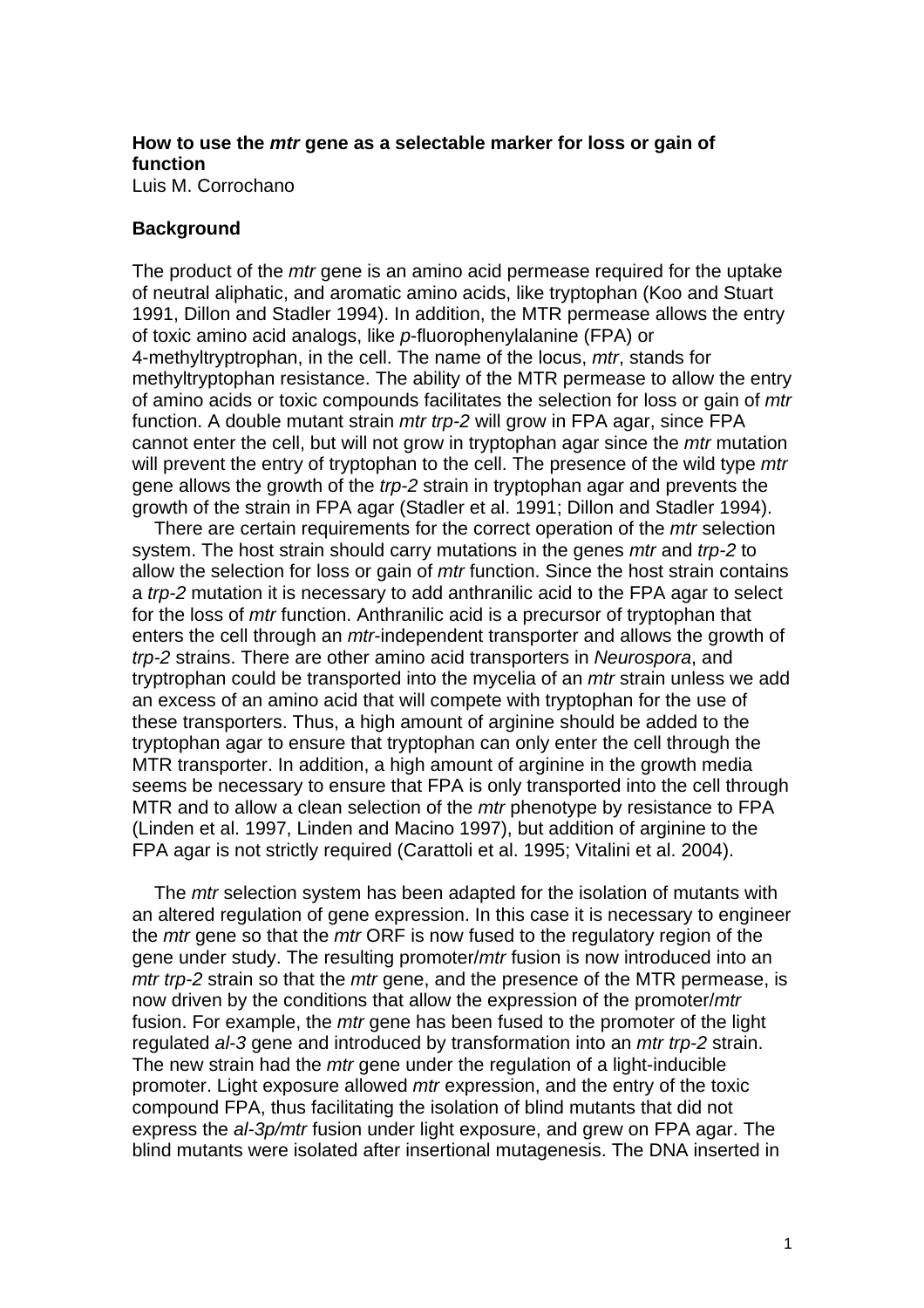the mutant's strains allowed the cloning of the mutant gene, *wc-2* (Carattoli et al. 1995; Linden et al. 1997; Linden and Macino 1997). An alternative procedure using the *mtr* system would have been to clone the mutant genes by selecting for the gain of *mtr* function, and taking advantage of the *trp-2* mutation present in the original strain. Strains with a gain of *mtr* function could be selected by growing conidia transformed with a genomic library on tryptophan-containing agar under light exposure. Only the strains containing the complementing clone should have a light-regulated *mtr* gene that would allow the entry of tryptophan to the cell resulting in mycelial growth. This selection procedure might also allow the isolation of suppressors of the blind mutations by the use of mutagenized conidia instead of conidia transformed with a genomic library. In addition, the *mtr* system has been used to isolate mutants altered in the regulation of clockcontrolled genes using strains carrying fusions of the promoters of the genes *ccg-1* and *ccg-2* to *mtr* (Vitalini et al. 2004).

# **Procedure**

The use of the *mtr* selection system for the isolation of mutants with an altered regulation of gene expression requires the construction of a strain carrying the fusion of the promoter under study to the *mtr* gene. The materials required for these experiments are the following:

# *The mtr gene and strains*

The sequence of the *mtr* gene (Koo and Stuart 1991, Dillon and Stadler 1994) can be found at GenBank/EMBL database (accession number L34605).

 The *mtr* gene and strains carrying *mtr* and *trp-2* alleles can be obtained from the Fungal Genetics Stock Center.

The following plasmids are deposited at FGSC and contain the *mtr* gene: pCVN2.9, pN846, and pGDmtr2. A restriction map for each plasmid is available at the FGSC web site.

FGSC strains with *mtr* and *trp-2* alleles:

8288 (*mtr::hph, trp-2, A*)

8289 (*mtr::hph, trp-2, a*)

8290 (*mtr::hph, trp-2, al-2, A*)

The insertion of the *hph* gene at the *mtr* locus provides an additional marker (resistance to hygromycin) and prevents the reversion of the *mtr* phenotype.

The desired promoter fragment should be inserted upstream of the initiator ATG to drive the expression of *mtr*. A SalI site is located 40 bp upstream of the *mtr* initiator ATG, providing a useful site for promoter insertion. Other options are possible depending on the specific promoter sequence and the *mtr* plasmid being used.

# *Culture conditions*

We use the standard Vogel's minimal agar for regular growth and sorbose agar for colony growth. The specific supplements for each type of agar are the following: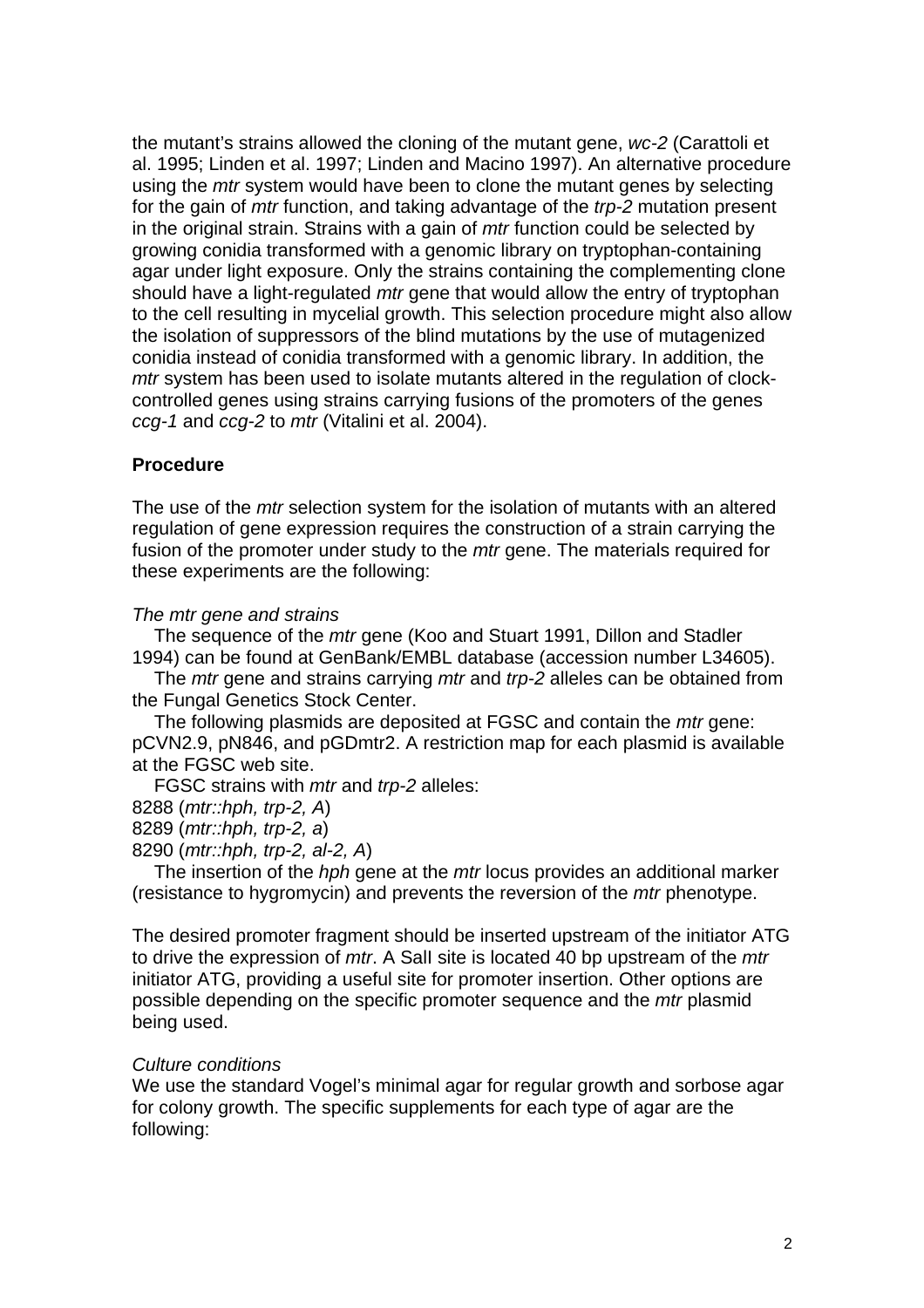Tryptophan/Arginine (TA) agar: 0.03 mg/ml tryptophan, 0.1 mg/ml arginine

Other published compositions are: 0.01 mg/ml tryptophan, 1 mg/ml arginine (Vitalini et al. 2004) 0.01 mg/ml tryptophan, 0.1 mg/ml arginine (Carattoli et al. 1995) 0.001 mg/ml tryptophan, 1 mg/ml arginine (Linden et al. 1997)

FPA/Arthranilic acid/Arginine (FAA) agar: 0.015 mg/ml FPA, 0.05 mg/ml anthranilic acid, 0.1 mg/ml arginine

#### Other published compositions are:

0.06 mg/ml FPA, 0.01 mg/ml anthranilic acid (Vitalini et al. 2004) 0.015 mg/ml FPA, 0.05 mg/ml anthranilic acid (Carattoli et al. 1995) 0.05 mg/ml FPA, 0.05 mg/ml anthranilic acid, 1 mg/ml arginine (Linden et al. 1997)

These recipes are based on our laboratory experience and published work but the optimal concentration for selection may depend on each experimental setup. We suggest that they are optimized using as starting concentrations the range described above.

#### *Integration of the promoter/mtr fusion into an mtr trp-2 strain*

The integration of the promoter/*mtr* fusion in the host strain can be obtained after selection for the active *mtr* gene if it is possible to use conditions that will activate the expression of the promoter in the promoter/*mtr* fusion. For example, the introduction of the *al-3* promoter/*mtr* fusion into an *mtr trp-2* strain was obtained by selecting for growth in TA agar under light/dark cycles that promoted a robust expression of the *al-3* promoter and the entry of tryptophan to the cell (Carattoli et al. 1995). Other alternatives are the addition of a selectable marker, like benomyl, to the *mtr* plasmid (Vitalini et al. 2004), or the co-transformation with a plasmid carrying a selectable marker. It is important to note that the strains listed here carry the *hph* gene inserted at the *mtr* gene, preventing the use of hygromycin resistance gene as a marker in cotransformation experiments.

Most of the transformants will carry ectopic integration events. It is necessary to isolate several transformants, purify them under selective conditions, and test them for growth on the appropriate selective medium (TA for expression of *mtr*, or FAA for lack of expression of *mtr*) to ensure that the promoter/*mtr* fusion behaves as expected.

#### *Mutagenesis*

Once the strain with the appropriate promoter/*mtr* fusion in an *mtr trp-2* background has been isolated and its growth phenotype tested, we need to prepare a stock of conidia for mutagenesis. There are several protocols for mutagenesis in *Neurospora*, and we prefer UV mutagenesis for the ease of handling and lack of chemical residues.